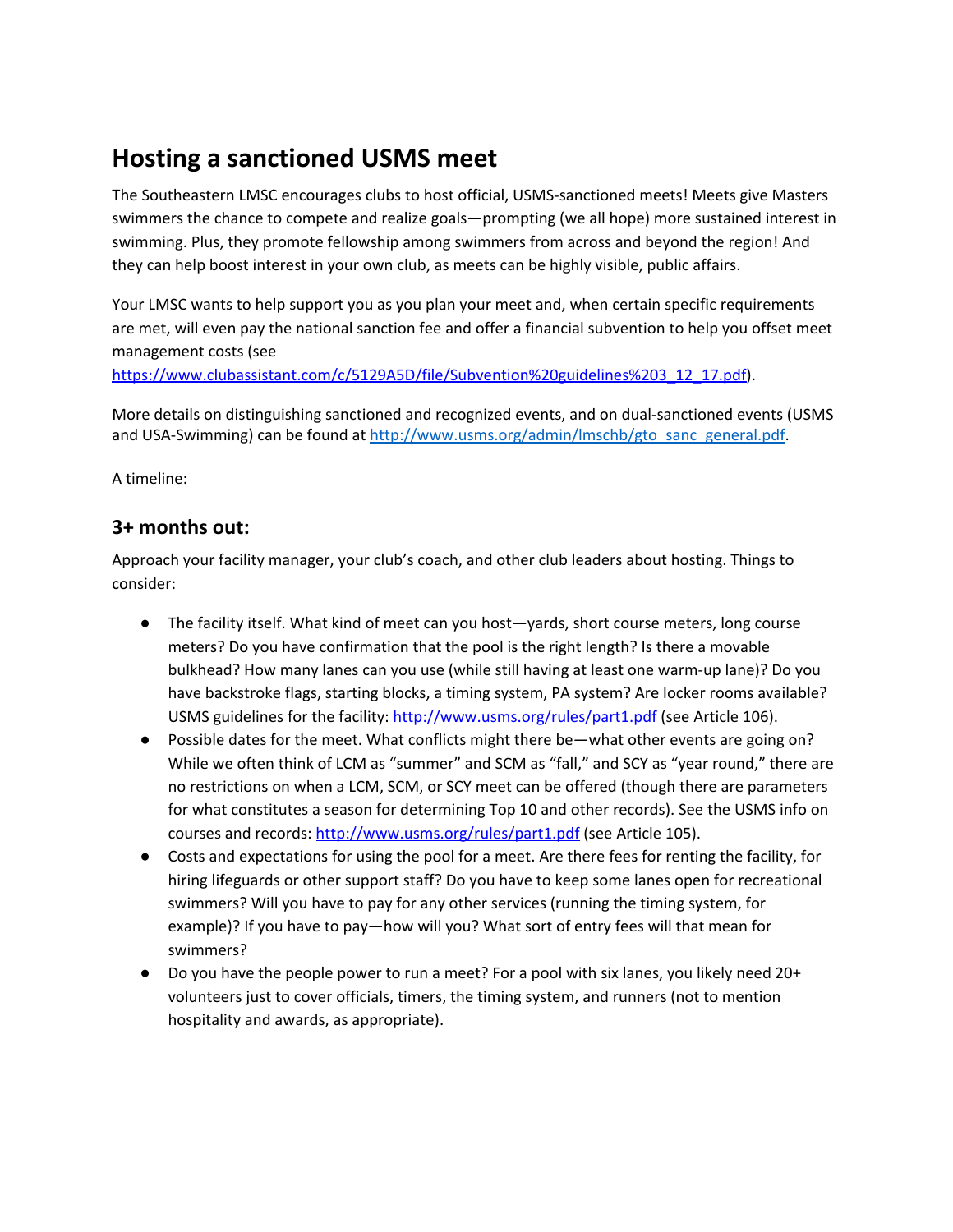## **3 months out:**

- Line up your management team. This should include the meet director (assumed to be you in this scenario, but doesn't have to be), the facility manager, "administrative official" to manage entries and other data, someone to get officials, someone to get deck volunteers, someone to manage hospitality and/or a social, someone to advertise the meet, and someone to take care of awards. Perhaps some people can do more than one task—but *no one should do it all alone*! Review the meet procedures at <http://www.usms.org/rules/part1.pdf>, Article 103, to understand different roles.
- With your management team: Confirm the date(s) for your meet. In doing so, you might check the USMS calendar of events

[\(http://www.usms.org/comp/event\\_search.php?utm\\_campaign=top\\_nav&utm\\_medium=event](http://www.usms.org/comp/event_search.php?utm_campaign=top_nav&utm_medium=events_and_results) s and results) and be especially attentive to any competitions that are within 3 weeks AND 3 hours' drive of your proposed date. You will want to be mindful of any national or regional competitions too. Contact the LMSC Sanctions Chair at **[SESanctions@USMS.org](mailto:SESanctions@USMS.org)** to make sure there aren't other events going on that you might not be aware of.

- Decide what events to run and whether your meet will be a one-day or multi-day meet. The USMS site has a list of all recognized events (see <http://www.usms.org/rules/part1.pdf>, Article 102.5.2). There's no prescribed order of events; look at information about other meets to get a sense of the possibilities. You can offer novelty events (e.g., 25s of the strokes, or a 100 IM in a LCM pool) but they do count as individual events (even if not eligible for Top 10 consideration), and USMS has rules (section 102.6) about how many events a swimmer can enter. Additionally, decide if you will allow "one-event swimmers" (OEVT) (<http://www.usms.org/rules/part2.pdf>, Article 201.1.3.B); these are non-USMS swimmers who are trying out a USMS meet. **For full info on one-event swimmers, see the very end of this document. Note that failing to submit the right documents for OEVT will disqualify you from receiving your subvention.**
- Decide if you're going to have awards or other incentives, whether you'll have a social or not.
- Decide the fees for swimmers!
- Decide if you will use online entries, pen-and-paper entries, or both.
	- o Online entries: Many organizations use ClubAssistant.com because it helps meet directors in organizing the meet. The platform merges nicely with USMS data (the system can check eligibility, swimmers can pull their times, swimmers can fill out an on-line waiver). It's user-friendly. Once swimmers pay, their money is in, whether they show up or not. People can register at the very last minute. (And they will! Most entries will come in during the last week!) But ClubAssistant.com does have fees.
	- o Pen-and-paper entries: Very few meets offer pen-and-paper entries *only*. An advantage of having such is not paying fees to ClubAssistant.com. Some people don't want to send credit card information through ClubAssistant, which is the only way to pay.
- Prepare your sanctioning request. Recommendation: look at entry forms prepared for several other USMS meets. The Sanctions Chair can help with this and prefers to review meet information and entry information before you submit your sanction request. Entry forms from other meets will have the necessary information for you to draft your meet proposal. Pay attention to information about measuring the pool ([http://www.usms.org/rules/part1.pdf,](http://www.usms.org/rules/part1.pdf)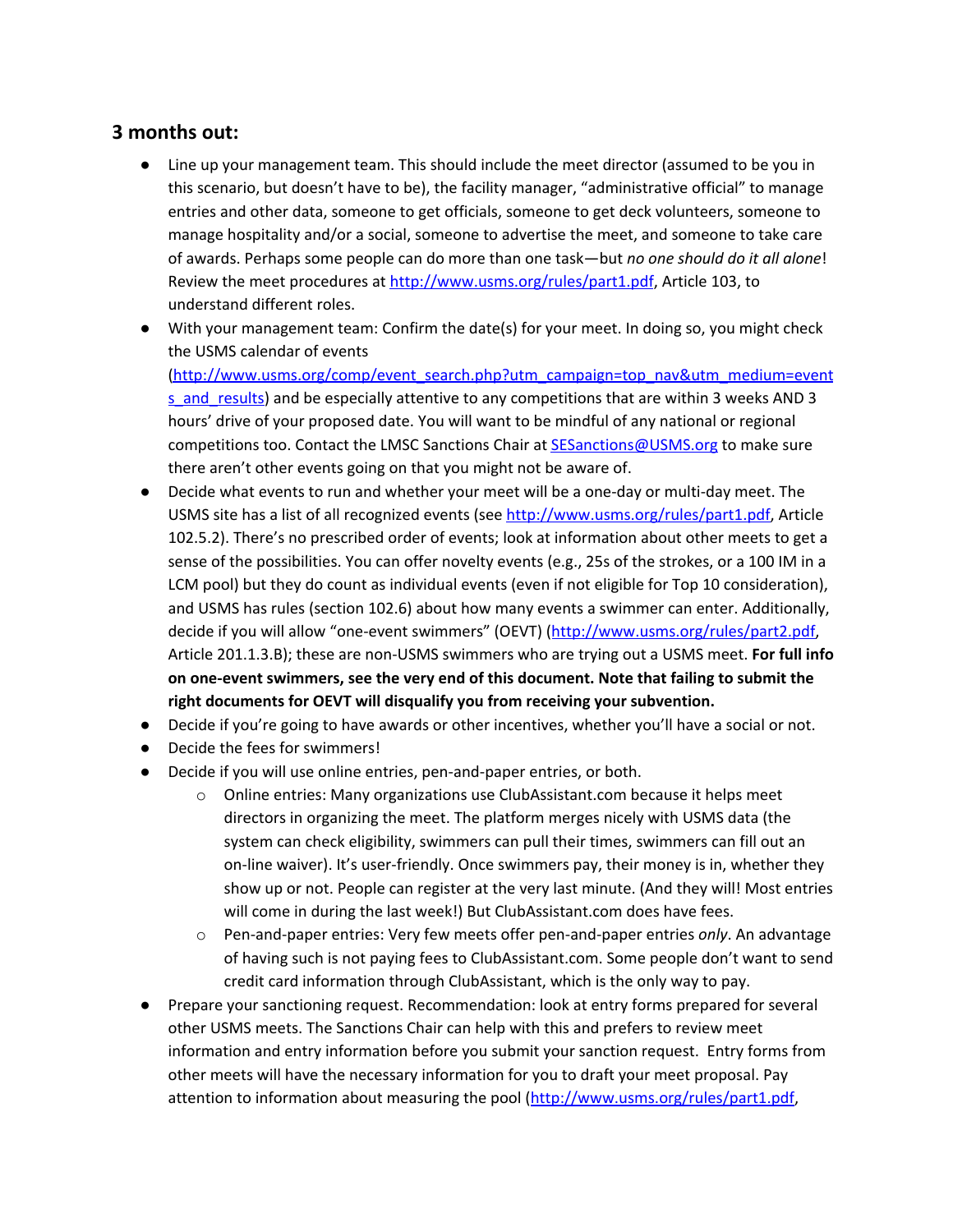Article 105.1.7), the order of events (with breaks noted), scheduling the sessions, individual entry limits and fees, relay entries and fees . . . well, pay attention to everything! You will want to prepare a paper version (PDF version) to upload when you complete the online sanctioning request, as some prefer seeing information in paper format. Suggestion: set a due date for entries about three days before the meet—you'll be glad you did (and people can email if they want to enter later than that—how you handle is up to you).

- Assuming you are using ClubAssistant, fill out their "new meet" information form. Follow the directions on the site. You can cut-and-paste a fair bit from the document you created in the step above. You'll be able to fill in everything but the USMS sanctioning number. You can get a link to your meet entry form—needed for the next step.
- Go to USMS and complete the sanctioning request at <http://www.usms.org/comp/sanction/request.php>. It will take some time to do this process—be patient. Note you can upload a picture of your facility and the PDF you prepared above. If you are using ClubAssistant, you add the link to the event. (That's why you did the ClubAssistant form first.) Within a few minutes you'll get a programmed acknowledgement; within a few days, you'll get a sanctions number. **Sanction required for LMSC subvention**.
	- $\circ$  Some helpful notes about the first page, which has a few questions that may not be obvious to a first-time meet director:
		- "Course meets length requirements." In virtually all cases, check "Yes." Details:
			- There is a link on the form where you can check to see if measurements for your pool are on record with USMS. If your pool is listed and the report indicates that your pool does meet length requirements, simply click on "Yes."
			- If your pool is registered with USMS as having met length requirements and has fixed walls (rather than moveable bulkheads), then you are done and do not need to read the rest of this section.
			- If your pool is registered with USMS as having met length requirements but has moveable bulkheads, you also click "Yes," but during the meet itself you need to measure the pool before the first session and after each session, using the Pool Length Certification Form. That form and the procedure for measuring and reporting measurements are laid out in Appendix B of the USMS Rule Book, Information for Meet Directors and Officials, [http://www.usms.org/rules/appb.pdf\)](http://www.usms.org/rules/appb.pdf).
			- If your pool is not yet registered with USMS, you register it by completing the Pool Length Certification Form. If your pool has fixed walls, you do this once and you are done for future years, unless there is construction that would affect measurements. If your pool has moveable bulkheads, the measurements must be done before competition and after each session.
		- "Event type." In almost all cases, click on "Competition." Alternative is "Clinic."
		- "Sanction type": Sanctioned by USMS.
		- "Event LMSC": Southeastern
- Once you get your sanctions number, go back to ClubAssistant and add it to your meet; then your meet should be ready and you can make it live.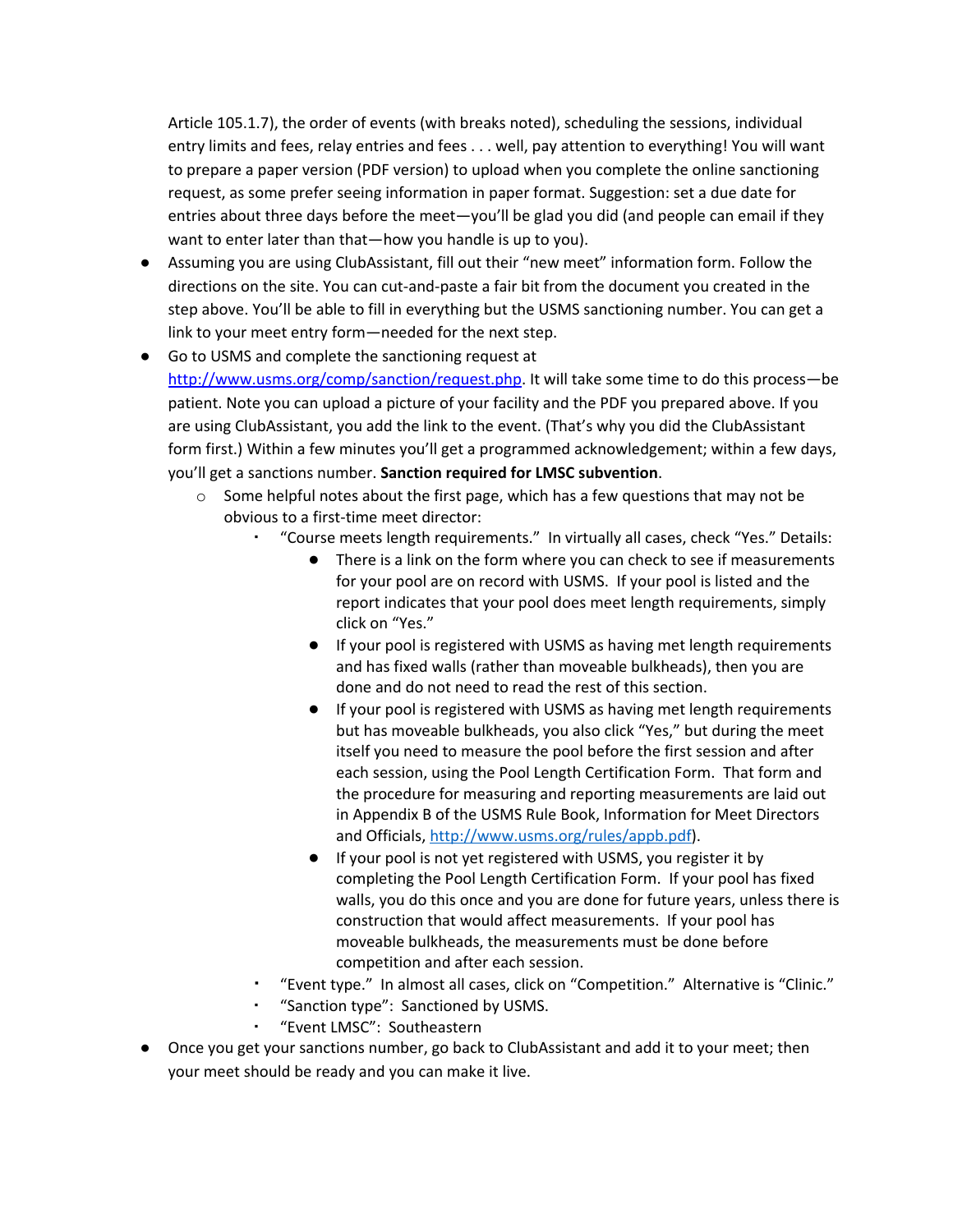● Now that you are live on the USMS site and live on your entry form, send the meet information to the Registrar for Southeastern LMSC ([SERegistrar@USMS.org\)](mailto:SERegistrar@USMS.org) and to the Dixie Zone website director [\(rdbrewer@gmail.com\)](mailto:rdbrewer@gmail.com) for inclusion on that site. **Required for LMSC subvention, at least 45 days before the meet**.

#### **Two months out:**

- Advertise the meet! Send info to the LMSC newsletter ([SEWebmaster@usms.org](mailto:SEWebmaster@usms.org)); the LMSC will be able to help with contact information for some teams; use Facebook and other platforms; post flyers at the local facility and other pools; email your friends, your neighbors, and your friends' neighbors.
- Don't be discouraged if you don't get any entries until very close to the meet—again, most entries will come in during the last week!
- Order any awards; secure a site for the social.

#### **Six weeks out:**

- With your management team, again review the meet procedures at [http://www.usms.org/rules/part1.pdf,](http://www.usms.org/rules/part1.pdf) section 103.
- Get officials lined up. The USMS site has a list of required officials for a meet.
- As necessary, confirm rental of timing system (or hiring of people to run the timing system).
- Plan hospitality for the meet and finalize the plan for the social.

#### **Four weeks out:**

- Get deck volunteers lined up (timers, runners, announcer) as well as data volunteers (if you have volunteers coming in to run the timing console and computer). **Here's a good working list [LINK].** Where to get volunteers? Family and friends, of course, and also check the local age-group team or high school or college team: there's something great about young folks helping at a meet for older swimmers, when it's so often the reverse!
- With the facility manager, take a close look at the pool, deck, and facilities: is there anything that will need to be addressed or purchased for the meet to run?

#### **Two weeks out:**

- Confirm awards are available and sufficient; confirm plans for the social (like who needs to bring what, where); prepare a map to the social, if necessary.
- Confirm with administrative official (data manager) that they can access ClubAssistant and download entries (you should have a few at that point).
- Confirm officials; confirm volunteers. Have a back-up plan for when someone cancels at the last minute.
- With the facility manager, take another close look at the pool, deck, and facilities: is there anything that will need to be addressed for the meet to run? Are necessary support personnel hired? (Lifeguards, someone at the front desk, etc.) Is the timing system ready to be used? Do you have stopwatches with batteries? Does the PA system work?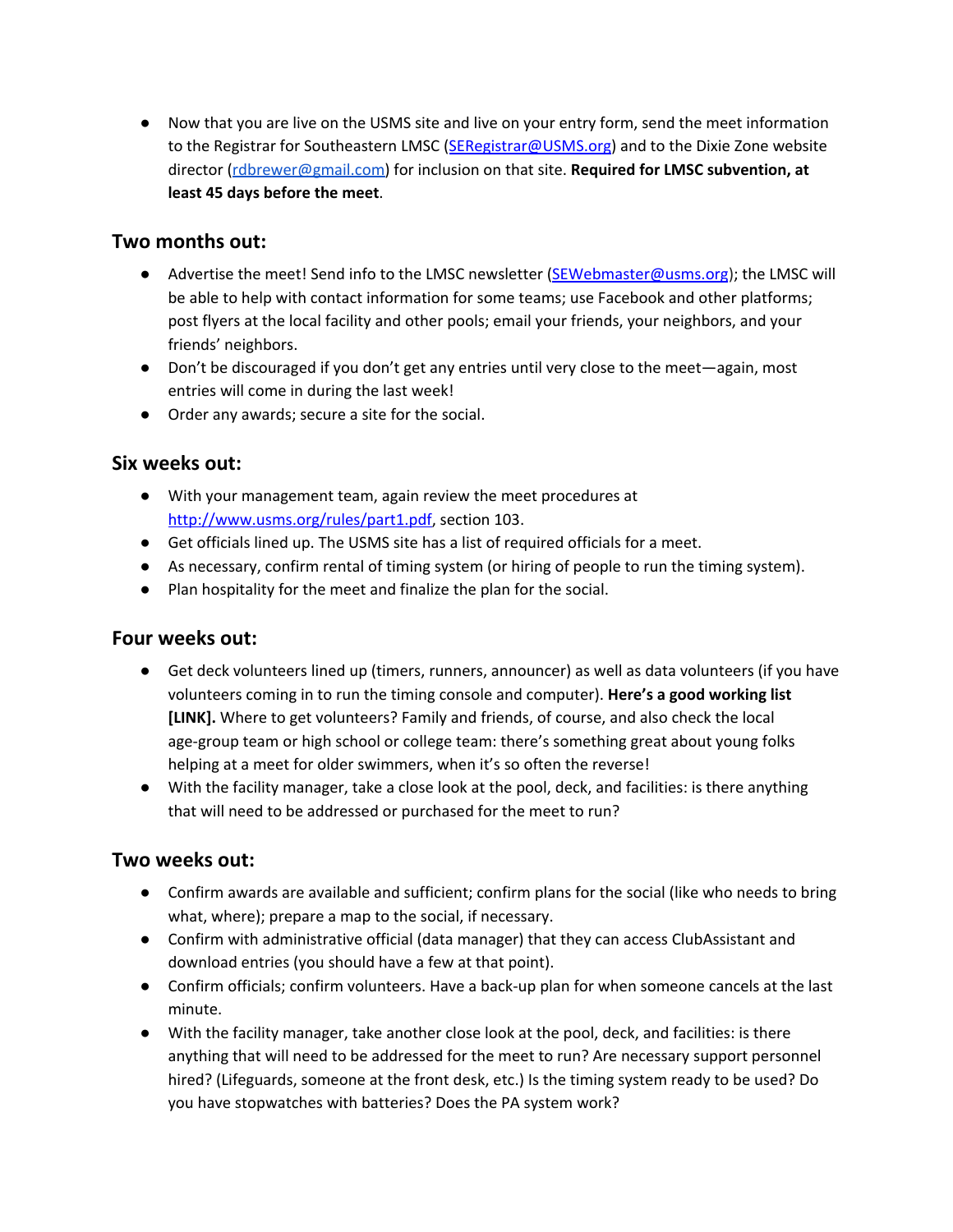- Prepare flyers to post on deck about warm-ups, relay entries, or other meet information.
- NOTE: Use the LMSC "Meet Evaluation" **[LINK]** to help you prepare for the meet.

#### **One week out:**

- Don't panic. Most entries will come in this week.
- With the facility manager, take another close look at the pool, deck, and facilities: is there anything that will need to be addressed for the meet to run? Who will set up touchpads, chairs for timers, etc.? Does a diving board have to be hinged out of the way? What's the emergency action plan (for foul weather, for medical emergencies)?
- 3 days out: you may well have closed entries at this point. Confirm things with administrative official (data manager).
- Send an email to participants thanking them for attending and giving any last-minute information. (Where to park? Where to go once in the facility? Does the facility have any funky rules? Will they need to provide someone to count if in a distance event? Will there be snacks or swag for sale? Etc., etc.) You might provide a psych sheet and rough time line, courtesy of your data manager (who may also be able to generate such information on the ClubAssistant page). ClubAssistant also has an e-mail function you can use.
- With meet director and data manager: how many heat sheets to run; who will generate them? Are there clipboards, stopwatches, and pencils for timers? Print relay cards and official split notification forms (see [http://www.usms.org/rules/appb.pdf\)](http://www.usms.org/rules/appb.pdf).
- With management team: confirm when people need to arrive on the day of the meet. Review again the meet procedures at [http://www.usms.org/rules/part1.pdf,](http://www.usms.org/rules/part1.pdf) section 103. And who's bringing coffee?

## **The Day of the Meet!**

- Arrive early, be prepared to stay late.
- Post information flyers (info on warm-up procedures, relay entries, etc.)
- Equipment in place (blocks, flags, pads, etc.)? Officials ready? Timers present? Other volunteers ready to announce, run errands, manage awards and hospitality, etc.?
- Run the meet! Solve problems as they arise!
- Complete the LMSC "Meet Evaluation" [LINK] over the course of the meet.
- Be sure clean-up is covered . . . and then head to the social!

## **In the days immediately after the meet (and note the steps required for the subvention):**

- ASAP, prepare results as per USMS guidelines [\(http://www.usms.org/content/submitmeet\)](http://www.usms.org/content/submitmeet).
- Post results online through ClubAssistant or some other site so that swimmers can review and identify any problems that can be rectified.
- Once any problems in results have been addressed, submit to the following to the LMSC recorder at [SETopTen@usms.org](mailto:SETopTen@usms.org):
	- o Results of meet. **Required for LMSC subvention, within 14 days**.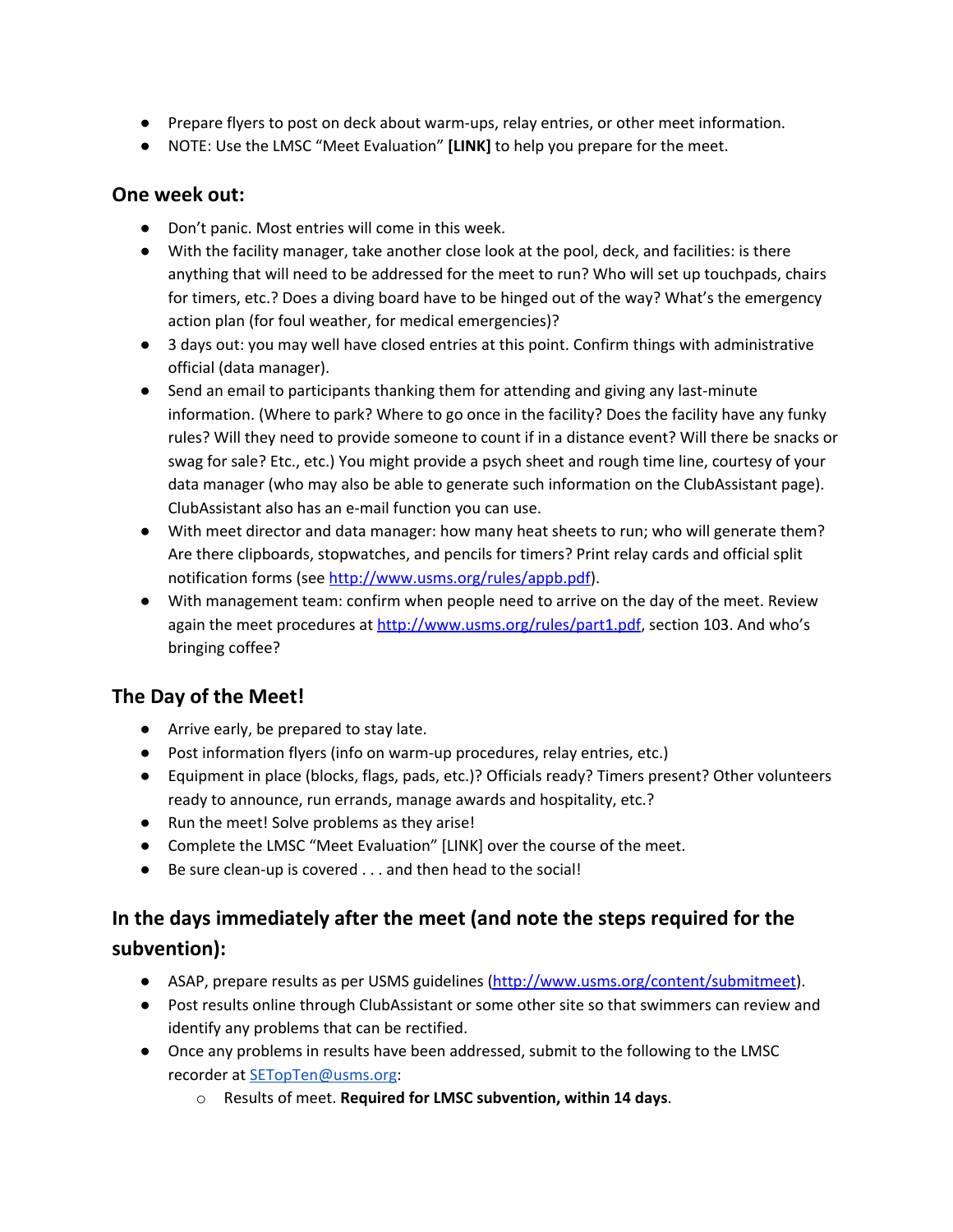- Most meet directors use Hy-Tek's Meet Manager. In Hy-Tek, create a meet results file using the menu item "File > Export > Results for Swim Manager or SWIMS or NCAA or USMS". This will create a zip file on your PC. Attach either the .hy3 (preferred; required for prelims/finals meets) or .cl2 file.
- For more detailed directions and a flow chart, see [http://www.usms.org/admin/lmschb/gto\\_export\\_results.pdf](http://www.usms.org/admin/lmschb/gto_export_results.pdf).
- o Any official spilt requests (see [http://www.usms.org/rules/appb.pdf\)](http://www.usms.org/rules/appb.pdf).
- o Pool measurement certification form (see [http://www.usms.org/rules/appb.pdf\)](http://www.usms.org/rules/appb.pdf). **Required for LMSC subvention, within 14 days**.
- o Submit any One-event Registration requirements to the Registrar.
- o De-tox with your meet management team. What went well? What can be improved?
- Submit the LMSC "Meet Evaluation" to WHOM? [LINK]
- Send results to all participants via email. Thank them for attending—and encourage them to swim at your next meet!
- QUESTION: Does the meet director have to send a check to Registrar for one-event entries? If so, this process needs to be described.

## **One-event Registration swimmers (OEVT)**

"One-event swimmers" are non-USMS swimmers who are trying out USMS just for this one meet. The designation is a bit of a misnomer, as they are really "one meet swimmers" (since they can swim multiple individual events at this one meet, even if the meet takes more than one day). For the official info, see <http://www.usms.org/rules/part2.pdf>, Article 201.1.3.B. (The term also applies to those non-USMS swimmers who want enter a single open water competition.) **You must follow the appropriate information listed below under "Submissions to Registrar" to be eligible for any subvention.**

One-event registration is strictly for USMS insurance coverage for the event. One-event participants are not eligible for Event Rankings, Top 10, USMS records, or other honors (either individual or relay) achieved in that event. Per Article 301.3.1 of the USMS Rule Book, one-event registrations are not allowed for postal events. A one-event member may not represent any club and must be listed as "OEVT" for his club designation on the heat sheet and in the results. One-event participants may not swim in legal relays.

Each one-event participant in our LMSC pays a one-time fee of \$20, which is on top of the regular meet entry fee. One-event entries can be done by paper-and-pen (in advance or at the meet itself) or online as part of the regular registration process through ClubAssistant.com; one-event swimmers have to select "I would like to become a one-event member," and the registration process collects their \$20 plus regular meet entry fees.